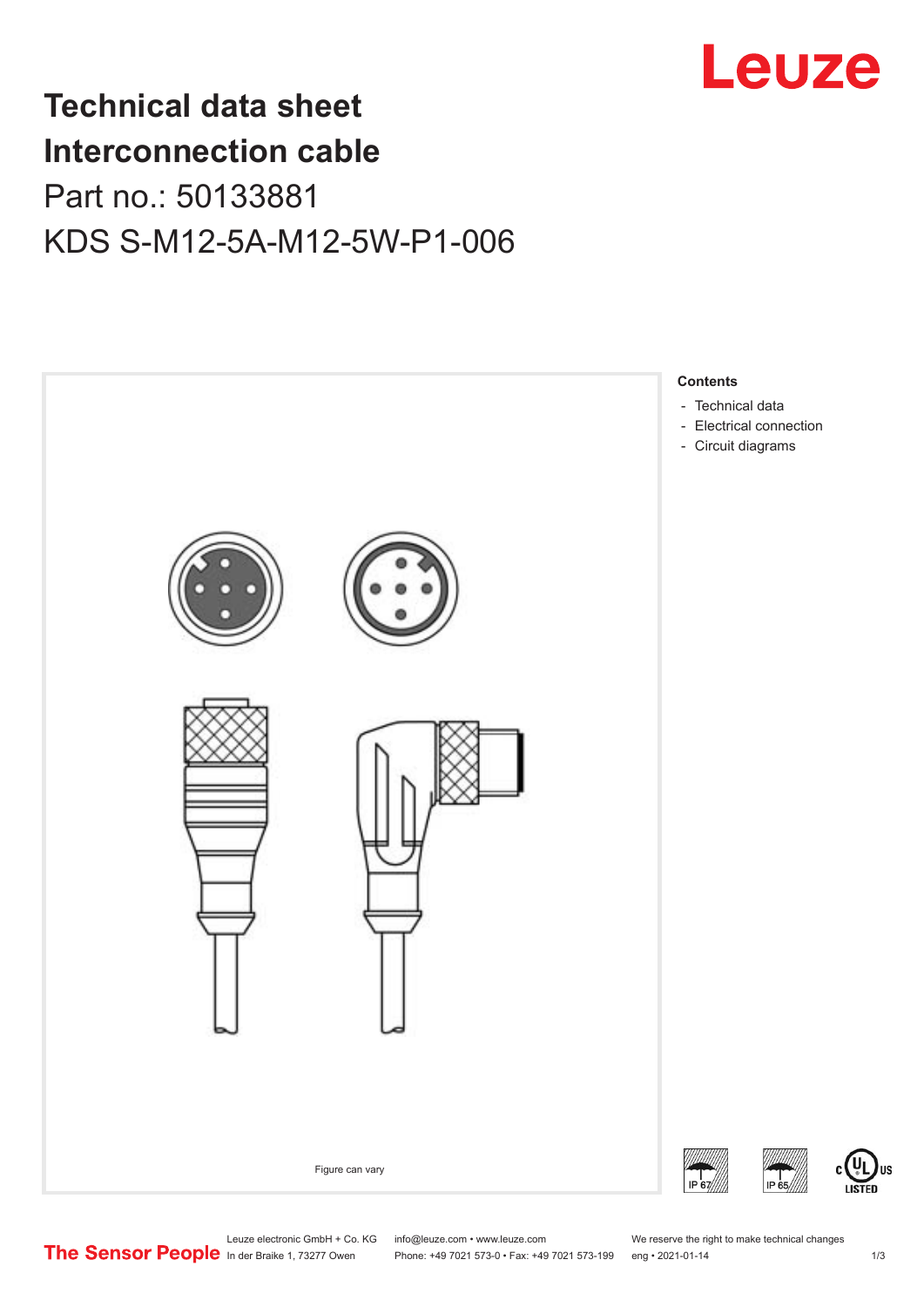## <span id="page-1-0"></span>**Technical data**

#### **Connection**

| <b>Connection 1</b>               |                                                                                                                                                                                                                                |
|-----------------------------------|--------------------------------------------------------------------------------------------------------------------------------------------------------------------------------------------------------------------------------|
| <b>Type of connection</b>         | Connector                                                                                                                                                                                                                      |
| <b>Thread size</b>                | M12                                                                                                                                                                                                                            |
| <b>Type</b>                       | Female                                                                                                                                                                                                                         |
| No. of pins                       | 5-pin                                                                                                                                                                                                                          |
| <b>Encoding</b>                   | A-coded                                                                                                                                                                                                                        |
| Version                           | Axial                                                                                                                                                                                                                          |
|                                   |                                                                                                                                                                                                                                |
| <b>Connection 2</b>               |                                                                                                                                                                                                                                |
| <b>Type of connection</b>         | Connector                                                                                                                                                                                                                      |
| <b>Thread size</b>                | M12                                                                                                                                                                                                                            |
| <b>Type</b>                       | Male                                                                                                                                                                                                                           |
| No. of pins                       | 5-pin                                                                                                                                                                                                                          |
| <b>Encoding</b>                   | A-coded                                                                                                                                                                                                                        |
| Version                           | Angled                                                                                                                                                                                                                         |
|                                   |                                                                                                                                                                                                                                |
| <b>Cable properties</b>           |                                                                                                                                                                                                                                |
| <b>Number of conductors</b>       | 5 Piece(s)                                                                                                                                                                                                                     |
| Wire cross section                | $0.34 \, \text{mm}^2$                                                                                                                                                                                                          |
| <b>AWG</b>                        | 22                                                                                                                                                                                                                             |
| Sheathing color                   | <b>Black</b>                                                                                                                                                                                                                   |
| <b>Shielded</b>                   | Yes                                                                                                                                                                                                                            |
| Silicone-free                     | Yes                                                                                                                                                                                                                            |
| Cable design                      | Interconnection cable                                                                                                                                                                                                          |
| Cable diameter (external)         | 5.6 mm                                                                                                                                                                                                                         |
| Cable length                      | 600 mm                                                                                                                                                                                                                         |
| <b>Sheathing material</b>         | <b>PUR</b>                                                                                                                                                                                                                     |
| <b>Wire insulation</b>            | <b>PUR</b>                                                                                                                                                                                                                     |
| <b>Traverse rate</b>              | Max. 3.3 m/s with horiz. traverse path of<br>5m and and max, acceleration of 5m/s <sup>2</sup>                                                                                                                                 |
| Suitability for drag chains       | Yes                                                                                                                                                                                                                            |
| Properties of the outer sheathing | Free of CFC, cadmium, silicone, halogen<br>and lead, matt, low-adhesion, abrasion-<br>resistant, easily machine-processable                                                                                                    |
| Resistance of the outer sheathing | Hydrolysis and microbe resistant, good<br>oil, gasoline and chemical resistance in<br>accordance with VDE 0472 part 803 test<br>B, flame retardant in accordance with UL<br>1581 VW1 / CSA FT1 / IEC 60332-1,<br>IEC 60332-2-2 |
| <b>Torsion suitability</b>        | $\pm 30^{\circ}$ / m (max. 2 mio. cycles with 35<br>cycles / min)                                                                                                                                                              |

#### **Mechanical data**

| <b>Width across flats</b>                                       | $13 \text{ mm}$          |
|-----------------------------------------------------------------|--------------------------|
| <b>Bending cycles</b>                                           | 5,000,000 Piece(s)       |
| Bending radius, flexible laying, min.                           | Min. 10 x cable diameter |
| Bending radius, stationary laying, min. Min. 5 x cable diameter |                          |
|                                                                 |                          |
| <b>Environmental data</b>                                       |                          |
| Ambient temperature, operation,<br>flexible use                 | $-2580 °C$               |
| Ambient temperature, operation,<br>stationary use               | $-4080 °C$               |
| <b>Certifications</b>                                           |                          |
| Degree of protection                                            | IP 65                    |
|                                                                 |                          |
|                                                                 | IP 67                    |
| <b>Certifications</b>                                           | c UL US                  |
| <b>Classification</b>                                           |                          |
| <b>Customs tariff number</b>                                    | 85444290                 |
| eCl@ss 5.1.4                                                    | 27279201                 |
| eCl@ss 8.0                                                      | 27279218                 |
| eCl@ss 9.0                                                      | 27060311                 |
| eCl@ss 10.0                                                     | 27060311                 |
| eCl@ss 11.0                                                     | 27060311                 |
| <b>ETIM 5.0</b>                                                 | EC001855                 |
| <b>ETIM 6.0</b>                                                 | EC001855                 |

Leuze

## **Electrical connection**

#### **Connection 1**

| Type of connection | Connector       |
|--------------------|-----------------|
| <b>Thread size</b> | M <sub>12</sub> |
| Type               | Female          |
| No. of pins        | $5 - pin$       |
| Encoding           | A-coded         |
| Version            | Axial           |